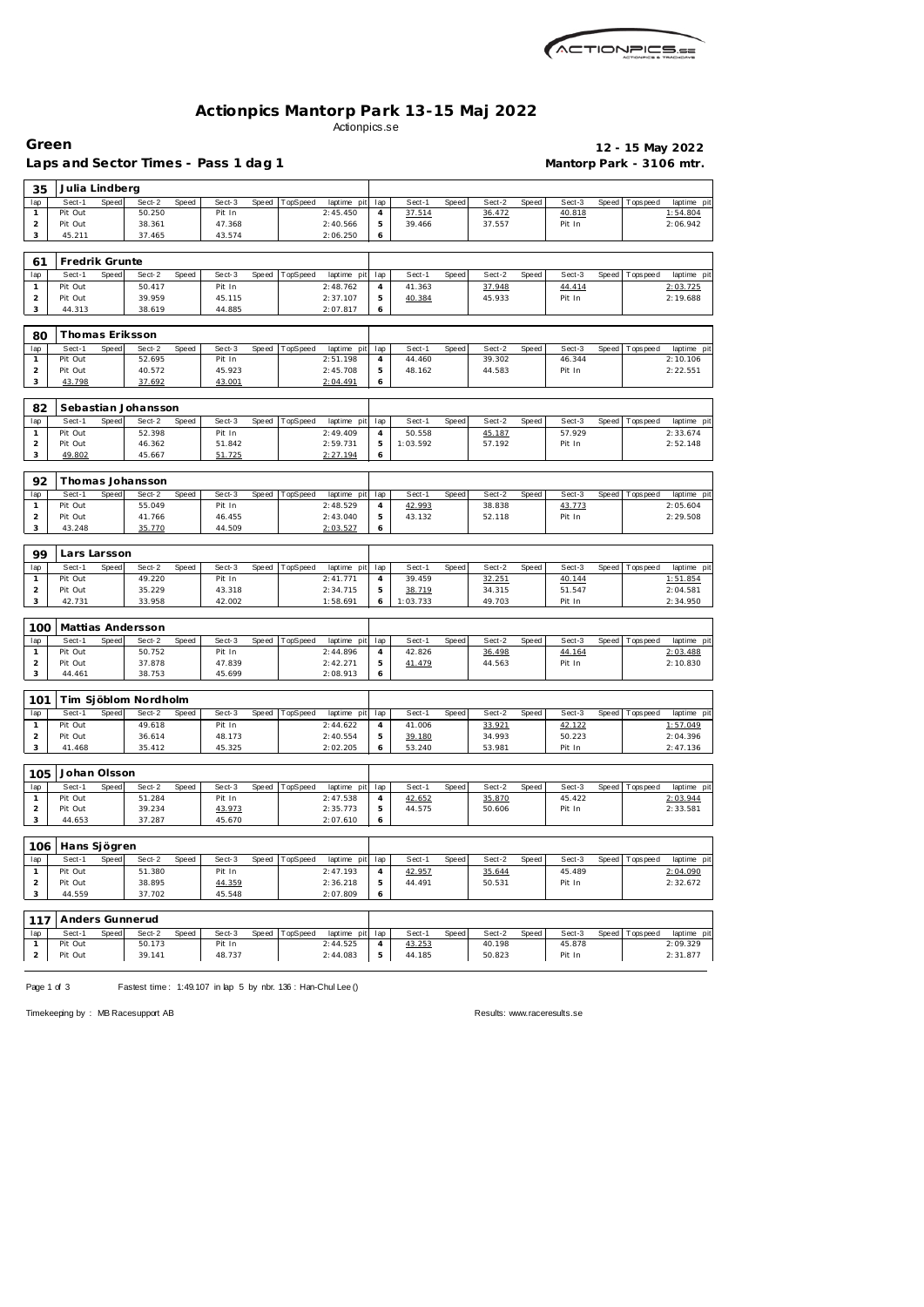

## **Actionpics Mantorp Park 13-15 Maj 2022** Actionpics.se

| Green                          |                         |       |                                      |       |                  |       |          |                         |                       |                  |              |                  |       |                          |       |                   | 12 - 15 May 2022        |
|--------------------------------|-------------------------|-------|--------------------------------------|-------|------------------|-------|----------|-------------------------|-----------------------|------------------|--------------|------------------|-------|--------------------------|-------|-------------------|-------------------------|
|                                |                         |       | Laps and Sector Times - Pass 1 dag 1 |       |                  |       |          |                         |                       |                  |              |                  |       | Mantorp Park - 3106 mtr. |       |                   |                         |
| $\overline{\mathbf{3}}$        | 44.365                  |       | 38.272                               |       | 45.704           |       |          | 2:08.341                | 6                     |                  |              |                  |       |                          |       |                   |                         |
|                                |                         |       |                                      |       |                  |       |          |                         |                       |                  |              |                  |       |                          |       |                   |                         |
| 118                            | Eric Holm               |       |                                      |       |                  |       |          |                         |                       |                  |              |                  |       |                          |       |                   |                         |
| lap<br>$\mathbf{1}$            | Sect-1<br>Pit Out       | Speed | Sect-2<br>50.232                     | Speed | Sect-3<br>Pit In | Speed | TopSpeed | laptime pit<br>2:45.533 | lap<br>4              | Sect-1<br>42.396 | <b>Speed</b> | Sect-2<br>39.935 | Speed | Sect-3<br>45.484         |       | Speed   Tops peed | laptime pit<br>2:07.815 |
| $\overline{c}$                 | Pit Out                 |       | 39.216                               |       | 47.747           |       |          | 2:41.459                | 5                     | 43.519           |              | 50.674           |       | Pit In                   |       |                   | 2:33.312                |
| 3                              | 43.716                  |       | 39.082                               |       | 45.733           |       |          | 2:08.531                | 6                     |                  |              |                  |       |                          |       |                   |                         |
|                                |                         |       |                                      |       |                  |       |          |                         |                       |                  |              |                  |       |                          |       |                   |                         |
| 120                            |                         |       | Fredrik Söderlund                    |       |                  |       |          |                         |                       |                  |              |                  |       |                          |       |                   |                         |
| lap<br>$\mathbf{1}$            | Sect-1<br>Pit Out       | Speed | Sect-2<br>50.894                     | Speed | Sect-3<br>Pit In | Speed | TopSpeed | laptime pit<br>2:47.630 | lap<br>$\overline{4}$ | Sect-1<br>42.541 | Speed        | Sect-2<br>36.281 | Speed | Sect-3<br>44.082         | Speed | Tops pee d        | laptime pit<br>2:02.904 |
| $\overline{c}$                 | Pit Out                 |       | 39.824                               |       | 44.242           |       |          | 2:36.421                | 5                     | 41.933           |              | 45.564           |       | Pit In                   |       |                   | 2:17.590                |
| 3                              | 44.833                  |       | 35.864                               |       | 44.231           |       |          | 2:04.928                | 6                     |                  |              |                  |       |                          |       |                   |                         |
|                                |                         |       |                                      |       |                  |       |          |                         |                       |                  |              |                  |       |                          |       |                   |                         |
| 123                            | Jimmy Larsson<br>Sect-1 | Speed | Sect-2                               | Speed | Sect-3           | Speed | TopSpeed | laptime pit             | lap                   | Sect-1           | <b>Speed</b> | Sect-2           | Speed | Sect-3                   | Speed | Tops peed         | laptime pit             |
| lap<br>$\mathbf{1}$            | Pit Out                 |       | 51.924                               |       | Pit In           |       |          | 2:49.055                | 4                     | 41.031           |              | 35.650           |       | 42.416                   |       |                   | 1:59.097                |
| $\overline{c}$                 | Pit Out                 |       | 39.615                               |       | 45.726           |       |          | 2:44.489                | 5                     | 42.442           |              | 35.861           |       | 50.091                   |       |                   | 2:08.394                |
| 3                              | 44.264                  |       | 35.232                               |       | 42.253           |       |          | 2:01.749                | 6                     | 44.599           |              | 36.679           |       | Pit In                   |       |                   | 2:14.321                |
| 124                            | Samuel Oluma            |       |                                      |       |                  |       |          |                         |                       |                  |              |                  |       |                          |       |                   |                         |
| lap                            | Sect-1                  | Speed | Sect-2                               | Speed | Sect-3           | Speed | TopSpeed | laptime pit             | lap                   | Sect-1           | Speed        | Sect-2           | Speed | Sect-3                   | Speed | T ops pee d       | laptime pit             |
| $\mathbf{1}$                   | Pit Out                 |       | 52.582                               |       | Pit In           |       |          | 2:50.828                | 4                     | 44.117           |              | 35.680           |       | 42.091                   |       |                   | 2:01.888                |
| $\overline{c}$                 | Pit Out                 |       | 40.909                               |       | 46.002           |       |          | 2:46.165                | 5                     | 38.589           |              | 49.864           |       | Pit In                   |       |                   | 2:24.629                |
| 3                              | 44.115                  |       | 37.609                               |       | 42.516           |       |          | 2:04.240                | 6                     |                  |              |                  |       |                          |       |                   |                         |
| 129                            | Mathias Bosaeus         |       |                                      |       |                  |       |          |                         |                       |                  |              |                  |       |                          |       |                   |                         |
| lap                            | Sect-1                  | Speed | Sect-2                               | Speed | Sect-3           | Speed | TopSpeed | laptime pit             | lap                   | Sect-1           | Speed        | Sect-2           | Speed | Sect-3                   | Speed | Tops peed         | laptime pit             |
| 1                              | Pit Out                 |       | 34.593                               |       | 42.540           |       |          | 2:02.741                | 3                     | 36.820           |              | 30.716           |       | 49.693                   |       |                   | 1:57.229                |
| 2                              | 40.216                  |       | 32.336                               |       | 39.031           |       |          | 1:51.583                | $\overline{4}$        | 1:05.617         |              | 55.244           |       | Pit In                   |       |                   | 2:53.340                |
| 133                            | Fredrik Eskilsson       |       |                                      |       |                  |       |          |                         |                       |                  |              |                  |       |                          |       |                   |                         |
| lap                            | Sect-1                  | Speed | Sect-2                               | Speed | Sect-3           | Speed | TopSpeed | laptime pit             | lap                   | Sect-1           | <b>Speed</b> | Sect-2           | Speed | Sect-3                   | Speed | Tops pee d        | laptime pit             |
| $\mathbf{1}$                   | Pit Out                 |       | 53.936                               |       | Pit In           |       |          | 2:52.376                | 4                     | 44.308           |              | 38.133           |       | 51.786                   |       |                   | 2:14.227                |
| $\overline{c}$                 | Pit Out                 |       | 42.426                               |       | 51.732           |       |          | 2:50.305                | 5                     | 47.727           |              | 41.721           |       | 55.253                   |       |                   | 2:24.701                |
| 3                              | 50.139                  |       | 39.296                               |       | 44.660           |       |          | 2:14.095                | 6                     | 54.540           |              | 47.291           |       | Pit In                   |       |                   | 2:36.567                |
| 136                            | Han-Chul Lee            |       |                                      |       |                  |       |          |                         |                       |                  |              |                  |       |                          |       |                   |                         |
| lap                            | Sect-1                  | Speed | Sect-2                               | Speed | Sect-3           | Speed | TopSpeed | laptime pit             | lap                   | Sect-1           | Speed        | Sect-2           | Speed | Sect-3                   | Speed | Tops peed         | laptime pit             |
| $\mathbf{1}$                   | Pit Out                 |       | 54.095                               |       | Pit In           |       |          | 2:52.081                | 4                     | 41.553           |              | 31.283           |       | 37.621                   |       |                   | 1:50.457                |
| $\overline{c}$                 | Pit Out                 |       | 35.145                               |       | 46.117           |       |          | 2:39.276                | 5                     | 34.974           |              | 30.576           |       | 43.557                   |       |                   | 1:49.107                |
| 3                              | 37.684                  |       | 31.180                               |       | 43.820           |       |          | 1:52.684                | 6                     | 49.990           |              | 45.287           |       | Pit In                   |       |                   | 2:16.200                |
| 142                            | Josef Ayoub             |       |                                      |       |                  |       |          |                         |                       |                  |              |                  |       |                          |       |                   |                         |
| lap                            | Sect-1                  | Speed | Sect-2                               | Speed | Sect-3           | Speed | TopSpeed | laptime pit             | lap                   | Sect-1           | Speed        | Sect-2           | Speed | Sect-3                   | Speed | T ops pee d       | laptime pit             |
| $\mathbf{1}$                   | Pit Out                 |       | 51.276                               |       | Pit In           |       |          | 2:47.782                | 4                     | 42.629           |              | 36.798           |       | 45.207                   |       |                   | 2:04.634                |
| $\overline{a}$                 | Pit Out                 |       | 39.824                               |       | 44.529           |       |          | 2:36.723                | 5                     | 43.896           |              | 39.580           |       | Pit In                   |       |                   | 2:20.232                |
| 3                              | 43.589                  |       | 37.126                               |       | 45.852           |       |          | 2:06.567                | 6                     |                  |              |                  |       |                          |       |                   |                         |
| 145                            |                         |       | Amanda Kronenberg                    |       |                  |       |          |                         |                       |                  |              |                  |       |                          |       |                   |                         |
| lap                            | Sect-1                  | Speed | Sect-2                               | Speed | Sect-3           | Speed | TopSpeed | laptime pit             | lap                   | Sect-1           | Speed        | Sect-2           | Speed | Sect-3                   |       | Speed Topspeed    | laptime pit             |
| $\mathbf{1}$                   | Pit Out                 |       | 50.337                               |       | Pit In           |       |          | 2:45.190                | 3                     | 45.099           |              | 37.713           |       | 47.033                   |       |                   | 2:09.845                |
| $\overline{a}$                 | Pit Out                 |       | 38.050                               |       | 47.914           |       |          | 2:41.660                | 4                     |                  |              |                  |       |                          |       |                   |                         |
| 532                            | Ludde Östlund           |       |                                      |       |                  |       |          |                         |                       |                  |              |                  |       |                          |       |                   |                         |
| lap                            | Sect-1                  | Speed | Sect-2                               | Speed | Sect-3           | Speed | TopSpeed | laptime pit             | lap                   | Sect-1           | Speed        | Sect-2           | Speed | Sect-3                   | Speed | Tops pee d        | laptime pit             |
|                                |                         |       |                                      |       | Pit In           |       |          | 2:49.185                | 4                     | 43.485           |              | 39.308           |       | 46.394                   |       |                   | 2:09.187                |
| $\mathbf{1}$                   | Pit Out                 |       | 52.862                               |       |                  |       |          |                         |                       |                  |              |                  |       |                          |       |                   |                         |
| $\overline{a}$                 | Pit Out                 |       | 41.926                               |       | 47.951           |       |          | 2:48.884                | 5                     | 44.381           |              | 44.296           |       | Pit In                   |       |                   | 2:19.128                |
| 3                              | 44.478                  |       | 40.273                               |       | 47.276           |       |          | 2:12.027                | 6                     |                  |              |                  |       |                          |       |                   |                         |
| 538                            | Cherylee Kejonen        |       |                                      |       |                  |       |          |                         |                       |                  |              |                  |       |                          |       |                   |                         |
| lap                            | Sect-1                  | Speed | Sect-2                               | Speed | Sect-3           | Speed | TopSpeed | laptime pit             | lap                   | Sect-1           | Speed        | Sect-2           | Speed | Sect-3                   | Speed | Tops pee d        | laptime pit             |
| $\mathbf{1}$<br>$\overline{2}$ | Pit Out<br>Pit Out      |       | 52.706<br>41.337                     |       | Pit In<br>44.230 |       |          | 2:47.929<br>2:38.505    | 4<br>5                | 43.671<br>44.082 |              | 35.395<br>50.712 |       | 44.779<br>Pit In         |       |                   | 2:03.845<br>2:33.381    |

Page 2 of 3 Fastest time: 1:49.107 in lap 5 by nbr. 136 : Han-Chul Lee ()

Timekeeping by : MB Racesupport AB Results:<www.raceresults.se>